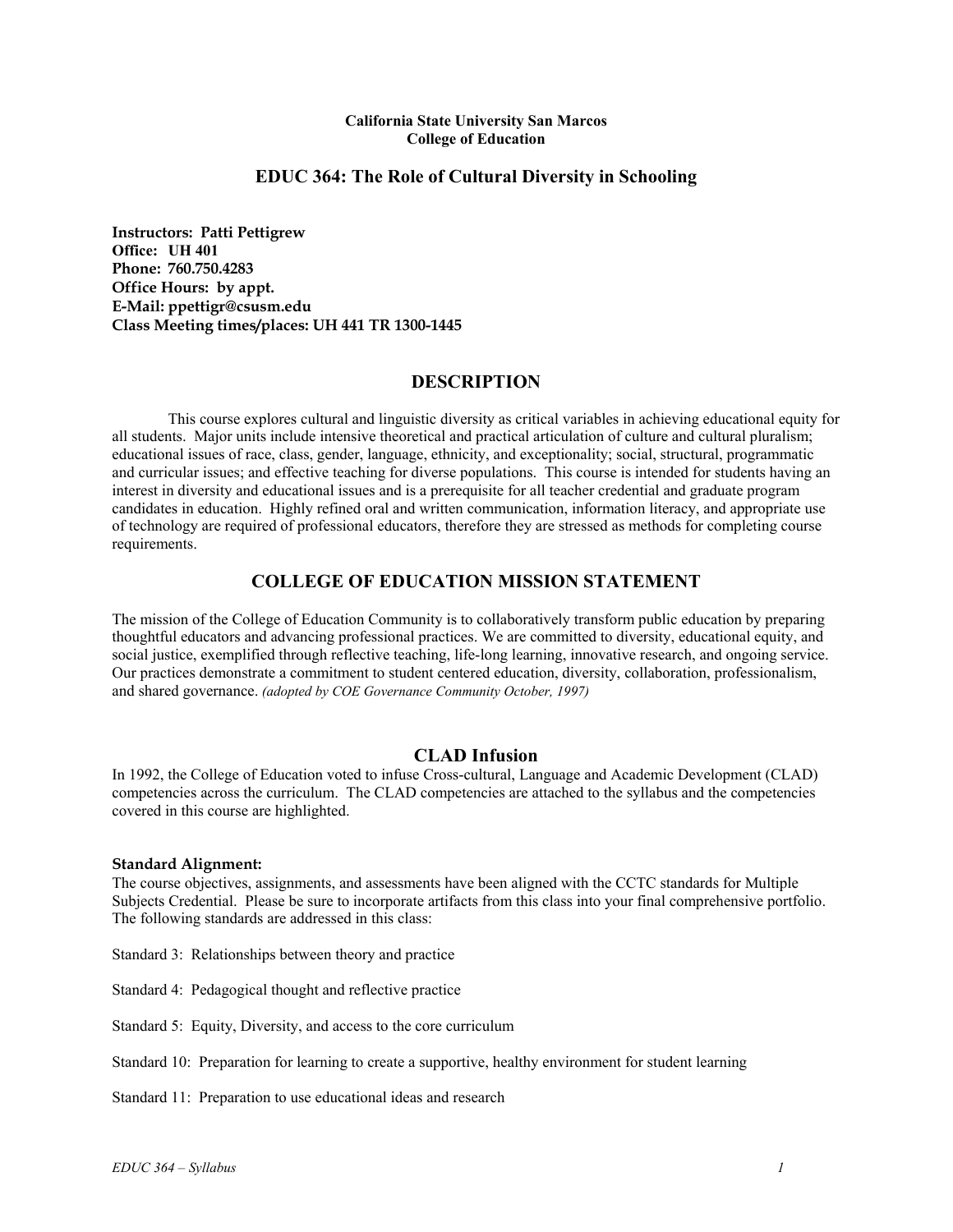Standard 12: Profession perspectives toward student learning and the teaching profession

Standard 13: Preparation to teach English learners

#### **Teacher Performance Expectation (TPE) Competencies:**

This course is designed to help teachers seeking the Multiple Subjects Credential to develop the skills, knowledge, and attitudes necessary to assist schools and districts in implementing an effective program for all students. The successful candidate will be able to merge theory and practice in order to realize a comprehensive and extensive educational program for all students. The following TPE's are addressed in this course:

Primary Emphasis: TPE 8: Learning about students TPE 11: Social environment TPE 12: Professional, legal, and ethical obligations

Secondary Emphasis: TPE 4: Making content accessible TPE 7: Teaching English learners TPE 13: Professional growth

# **OBJECTIVES**

Students completing EDUC 364 will be able to demonstrate:

- understanding of various concepts of culture and their applicability to learning, teaching, curricular development and educational reform;
- understanding of the historical and contemporary contexts for multicultural and bilingual education;
- knowledge of the relationships between bilingual and multicultural instruction;
- familiarity with second language acquisition theory and the role of the primary language in second language learning;
- familiarity with various instructional methods and materials appropriate for use in multicultural and multilingual educational settings;
- ability to report, interpret analyze and synthesize complex information, and;
- University-level competence in information literacy, use of technology and oral and written communication.

The Governance Community of the College of Education adopted the following policy on 12/19/97:

# **COLLEGE ATTENDANCE POLICY**

Due to the dynamic and interactive nature of courses in the College of Education, all students are expected to attend all classes and participate actively. At a minimum, students must attend more than 80% of class time, or s/he **may not receive a passing grade** for the course at the discretion of the instructor. Individual instructors may adopt more stringent attendance requirements. Should the student have extenuating circumstances, s/he should contact the instructor as soon as possible.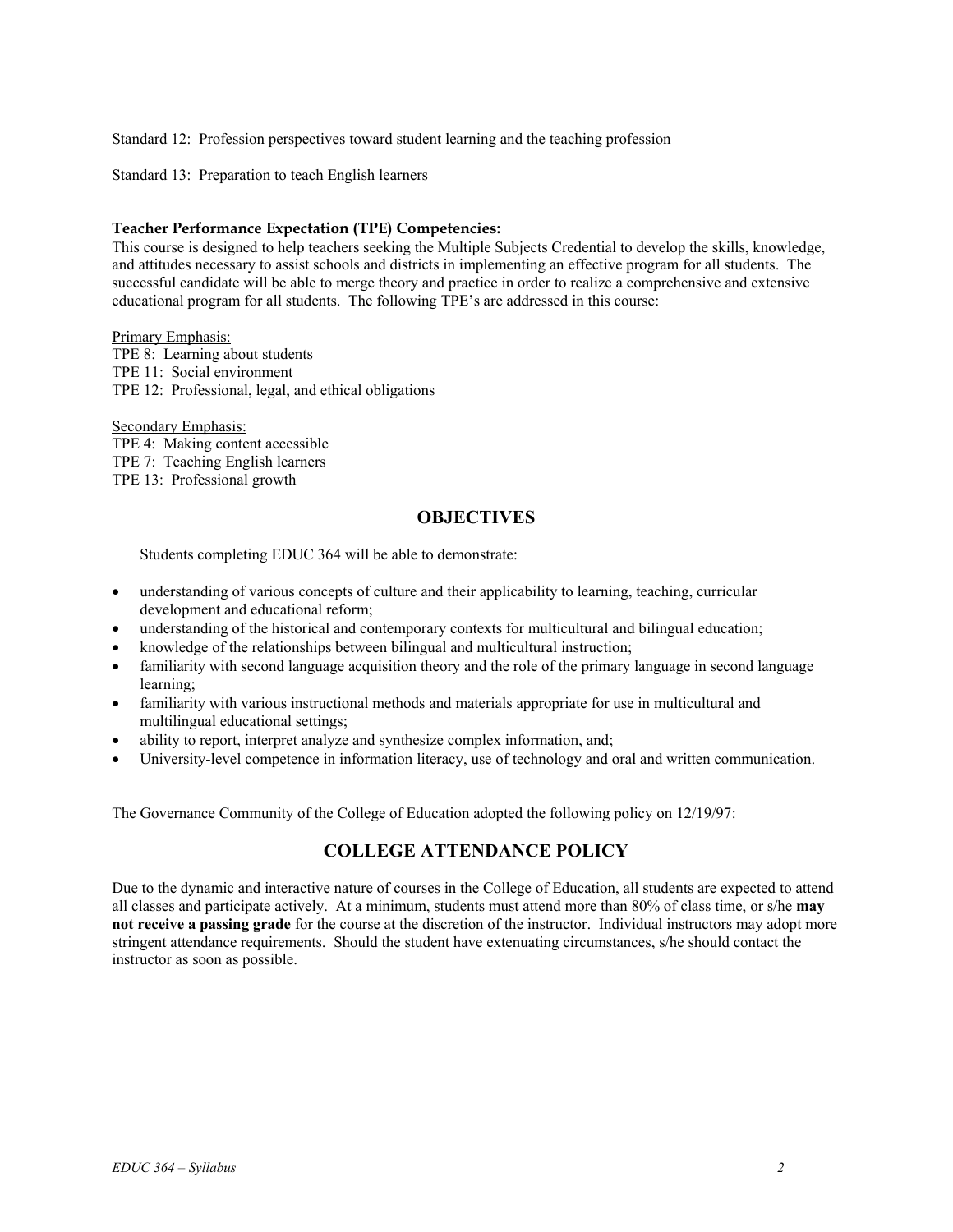### **ATTENDANCE AND PARTICIPATION**

The course deals with complex material processed in a variety of ways. Structured interactions, group processes, oral presentations, guided discussion of readings, and self-disclosure exercises are the norm. **Students are expected to have read assigned materials by the date indicated in the syllabus, and should be prepared to discuss readings individually or in variously structured groups.** The degree of your engagement in these processes forms the basis for points assigned. Due to the fast paced and highly interactive nature of the course, regular attendance and full participation are expected: teaching and learning is difficult (if not impossible) if one is not present for and engaged in the process. Therefore, the above College Attendance Policy is amplified as follows: 1. Missing more than 1 class meeting will result in the reduction of one letter grade. 2. Arriving late or leaving early on more than two occasions will result in the reduction of one letter grade. 3. Illness and emergency circumstances will be considered/negotiated on a case-by-case basis. These measures should not be considered punitive, as students are expected to establish appropriate personal, academic and career-ladder priorities. Therefore these measures should be viewed as taking appropriate individual responsibility for one's own learning in a democratic, collaborative and reciprocal-learning environment.

### **GRADING**

*Grading Scale:* A=90+, B=80-89, C+=77-79, C=70-76, D=60-69, F=59 or lower. Plus or minus grades are not given except as noted in the following instance. Students taking EDUC 364 as a prerequisite for teacher credential and graduate programs are reminded that the College requires completion of this course with a C+ or higher.

*Submission Schedule:* Work submitted late, but within one week of the due date will be reduced by one letter grade. Work received over one week late receives no credit.

*Grading Emphasis*: Each written assignment will be graded approximately 80% on content and context (detail, logic, synthesis of information, depth of analysis, etc.), and 20% on mechanics (grammar, syntax, spelling, format, uniformity of citation, etc.). All citations, where appropriate, will use APA format. Consult Library Services for the *Manual of Citation of the American Psychological Association,* or other guides to citation.

# **GENERAL CONSIDERATIONS**

*Outcomes and Standards:* The context for, and scope of this course is aligned with standards for the Crosscultural Language and Academic Development (CLAD) endorsement, as articulated by the California Commission on Teacher Credentialing (CTC), and as approved by the faculty of the College of Education in development of the program approval documents. Further consideration has been given to the alignment of standards for multicultural education as articulated by the National Council for Accreditation of Teacher Education (NCATE), the Interstate New Teacher Assessment and Support Consortium (INTASC), and the National Board for Professional Teaching Standards (NBPTS). Emphasis is placed on learning outcomes (what you know and can demonstrate) rather than on inputs (putting in "seat time", meeting minimum criteria for assignments, checking off tasks and activities), and how these outcomes correspond to your potential to enhance student learning as a new teacher.

*Academic Honesty:* It is expected that each student will do his or her own work, and contribute equitably to group projects and processes. If there is any question about academic honesty, consult the University Catalog.

*Appeals:* Every student has the right to appeal grades, or appeal for redress of grievances incurred in the context of any course. Disputes may be resolved informally with the professor, or through the formal appeal process. For the latter, consult Dr. E. Oliver, Associate Dean.

*Ability:* Every student has the right to equitable educational consideration and appropriate accommodation. Students having differing ability (mobility, sight, hearing, documented learning challenges, first language/English as a second language) are requested to contact the professor at the earliest opportunity. Every effort will be made to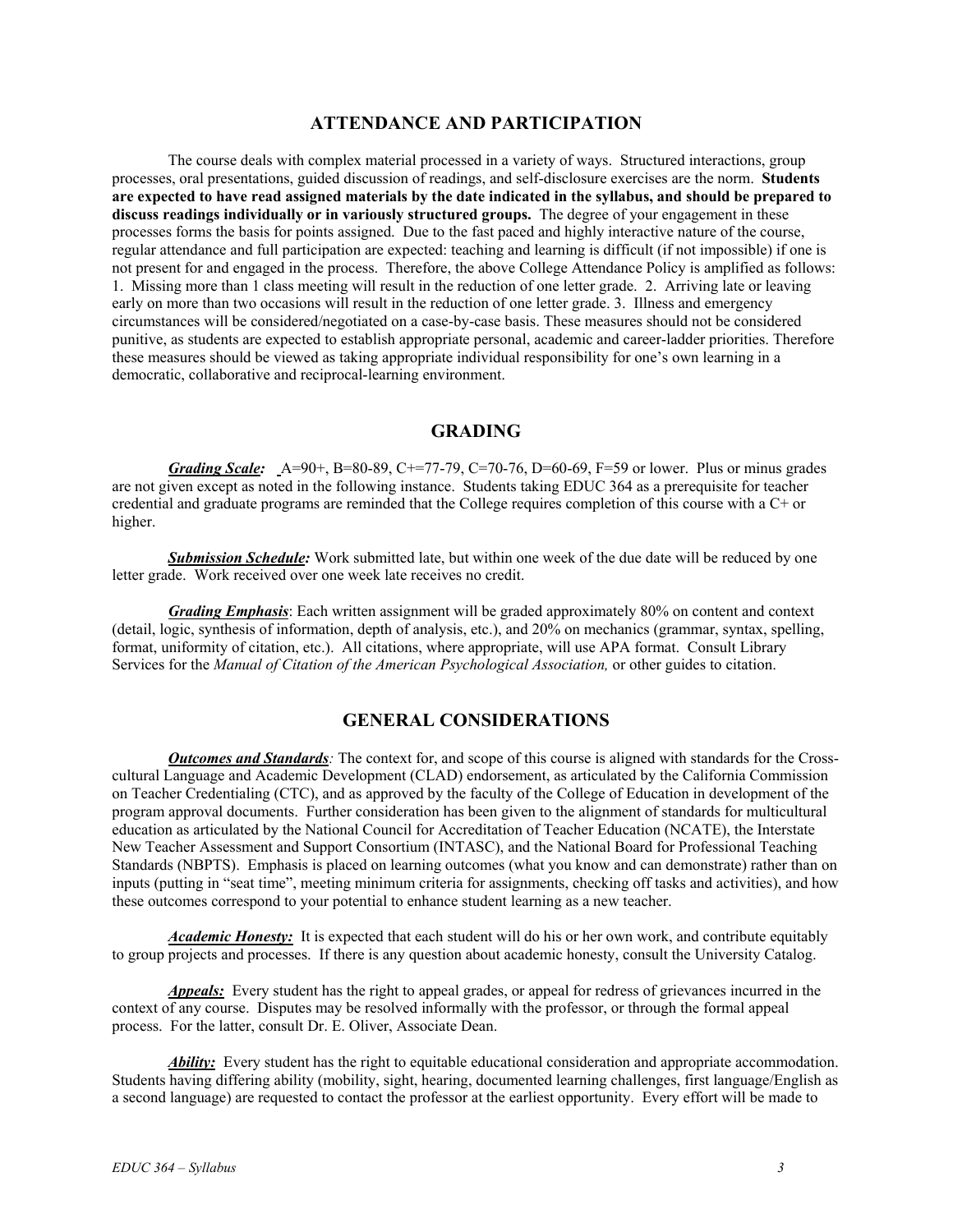accommodate special need. Students are reminded of the availability of Disabled Student Services, the Writing Center, technology assistance in the computer labs, and other student support services available as part of reasonable accommodation for special needs students.

### **REQUIRED TEXTS**

Spring, J*. Decultrualization and the struggle for equality*. Readers – *Families and Public Schools* Handouts distributed in class.

**NOTE:** All assigned texts and readings **MUST** be brought to **ALL** class sessions.

## **COURSE REQUIREMENTS**

#### **Assessment:**

In order to successfully complete this course, the assignments must be completed with at least XX points on the attached rubric. Failure to successfully complete assignments at the proposed minimum may result in the denial of a teaching credential.

#### **Assignments:**

All assignments are due on the dates indicated. Assignments must be typewritten/word processed, doublespaced and with standard margins. It is expected that all assignments will reflect university-level composition and exposition. Use of electronic spelling and grammar checking is encouraged.

| 10 pts.                                                                                                                                                                                                        |
|----------------------------------------------------------------------------------------------------------------------------------------------------------------------------------------------------------------|
| 10 pts.                                                                                                                                                                                                        |
| 15 pts.                                                                                                                                                                                                        |
| 30 pts.                                                                                                                                                                                                        |
| 25 pts.                                                                                                                                                                                                        |
| $10$ pts.                                                                                                                                                                                                      |
| 1. Personal History<br>2. Family Background Assignment<br>3. Literature Paper (attached)<br>4. Research Paper and Panel Presentation<br><b>5. Outcome Assessment</b><br><b>6. Attendance and Participation</b> |

#### **1. Personal History.** Examining your own culture (10 points).

Write a narrative essay about your own life, describing the experiences that have shaped your views of race, culture, and issues of diversity. Reflect on your own experiences in terms of your cultural reference, your family background, your interactions with others unlike yourself, and other factors determined by your own circumstances and your upbringing. In this assignment, you will explore within yourself, and commit to written form, (1) your identity as a learner, (2) how this affects your potential as a teacher, (3) and your identity as a member of a particular cultural/racial/ethnic group. Include SPECIFIC examples of events and situations that you feel shaped your views on these issues. Be sure to situate your examples in the context of assumptions about schooling and education. To the extent possible, relate your experiences to the theory and praxis in readings, class discussions and activities. Be prepared to discuss your assignment within a larger class dialogue on July 1 (TPE 8, 11, 13)

#### **2. Family Background Assignment**: (10 points)

By researching and studying one's own background it is possible to gain an appreciation about ways in which we share many similarities and differences. In this assignment you are to construct a family 'tree' that includes as much information as you can gather about your family background including religious affiliation, ethnicity, culture, language(s), country of origin, education/occupation and any other information you think is of interest and value.

The format you use to illustrate the information is up to you. It can be as formal as genealogical tree or informal as a narrative. Of course the depth of this report is somewhat limited by time constraints, personal resources and any information you may have collected prior to this assignment. Please indicate these limitations on your report. This assignment is due on July 9 (TPE 8, 11, 13)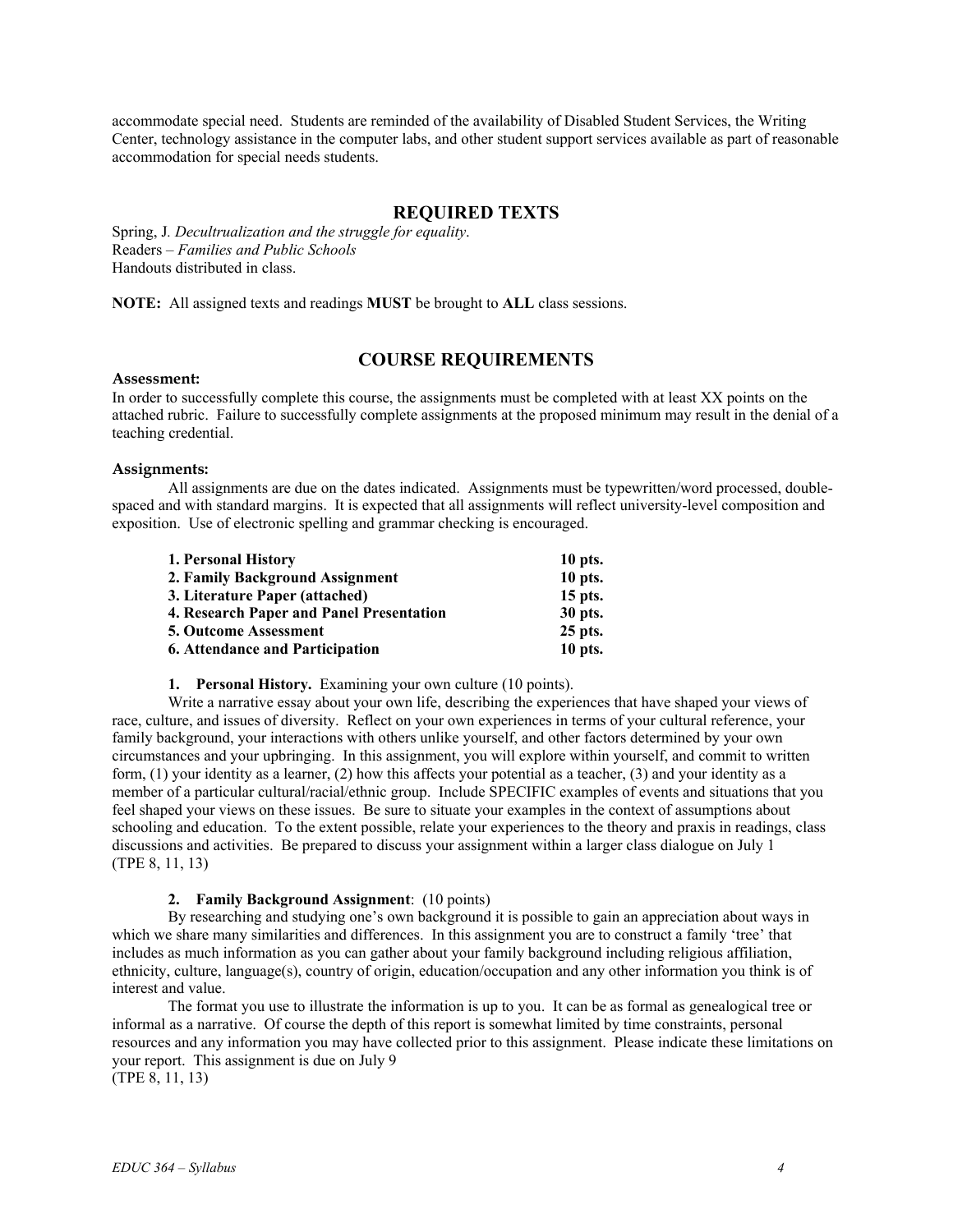**3. Research Paper and Panel Presentation.** Examining multicultural/multilingual families and their relationships to public schools selected by each group (15 points written/15 points oral). The topic must be approved by the instructor.

In heterogeneous groups of 3-4 students, you will develop, as a group, a multicultural research paper, which you will formally present to the class. Your research should include at least 3 sources from the ERIC database, at least 3 sources from the Internet, at least 3 print media sources, and at least one of the texts used in class. References must be exclusive of one another. The group's paper will include:

- 1. a cover page listing the title, a 2-3 paragraph/200 word abstract, full names of all group members
- 2. a narrative that describes the issue, including its historical context,
- 3. a description of why the issues is significant in the field of education,
- 4. your position on the issue and why you have taken that position,
- 5. a defense (rationale) for taking the position with appropriate references,
- 6. a conclusion regarding the issue, with recommendations for action,
- 7. an annotated bibliography of all references consulted, and
- 8. attachments such as your visual aids for the presentation, graphic organizers, or any supplementary material developed to enhance student learning.

The length of the paper is determined by the degree to which you articulate the requirements outlined above. Depth of analysis is more important than providing in-depth description. In other words, your paper should answer WHY and HOW, more importantly than WHO, WHAT, WHEN, or WHERE. The paper should be stapled together, and not placed in any kind of binder. Please put your effort into articulating the issue, not developing some time consuming cover on the computer. **All papers are due on the day of your scheduled presentation.** 

**Your panel presentation will be 20 minutes in length**. You will present a synopsis of your issue, accompanied by appropriate visual, aural and or tactile aids. The mode of presentation may include skits, simulations, debate, Socratic dialogue, or some other form of multi-modal presentation. You are cautioned NOT to read from the text of your paper. In addition to the 20 minute presentation, you will plan to respond to questions for no more than 10 minutes. Therefore, your group should be prepared to be "on" for 1/2 hour. It is a group responsibility to practice and time the presentation and Q & A session: presentations which are more than 3 minutes long or short of these parameters will have the grade reduced appropriately (refer to the grading rubric to be distributed separately). At the time of your presentation, you will provide each classmate and the professor with a stapled handout, which includes Items 1, 7 and 8, above.

(TPE 7, 8, 11, 12)

**4. Outcome Assessment.** Your opportunity to examine your own learning (25 points).

You will select the most important learning or **closely related** sets of learning you have acquired during the course. You will write in detail:

- (1) what you learned,
- (2) how you knew you were learning something of significance (assessing your own learning),
- (3) how this will shape your attitudes and demonstrated behaviors as a teacher or in future intercultural interaction, and

(4) how you will demonstrate overall "cultural competence" (as this definition is developed in class)

Emphasis is placed on your ability to synthesize data around the topic you select, your depth of reflective analysis, your ability to articulate the cognitive, behavioral and affective domains of your learning, and the relationship of this topic to your future growth and professional practice. (3-5 pages) **Outcome assessments are due on the last day of class**. (TPE 4)

**5. Attendance and Participation.** (15 points) Daily and Weekly Email Reflections, Quickwrite activities and other in- class assignments are counted as part of the participation points.